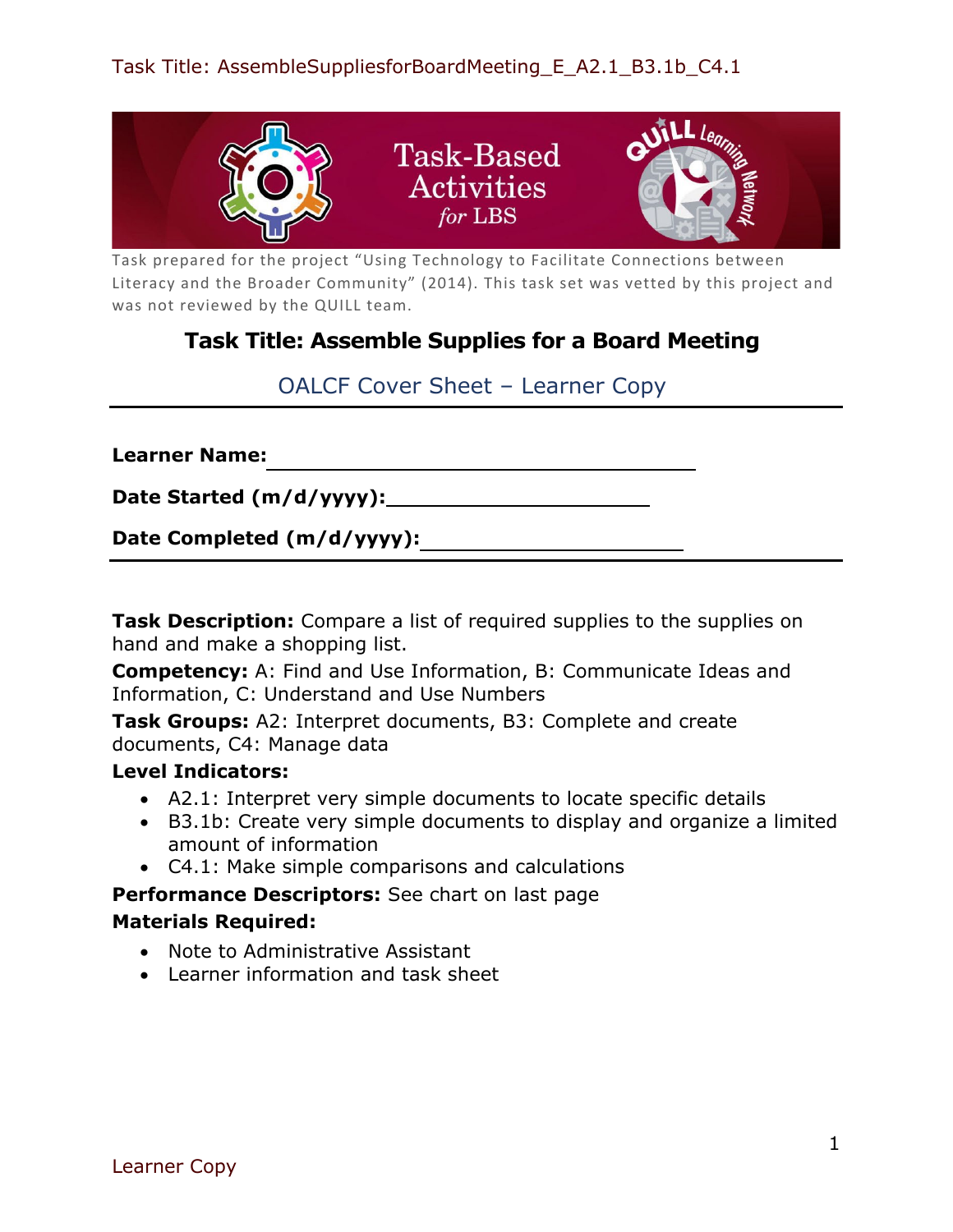Note to Administrative Assistant